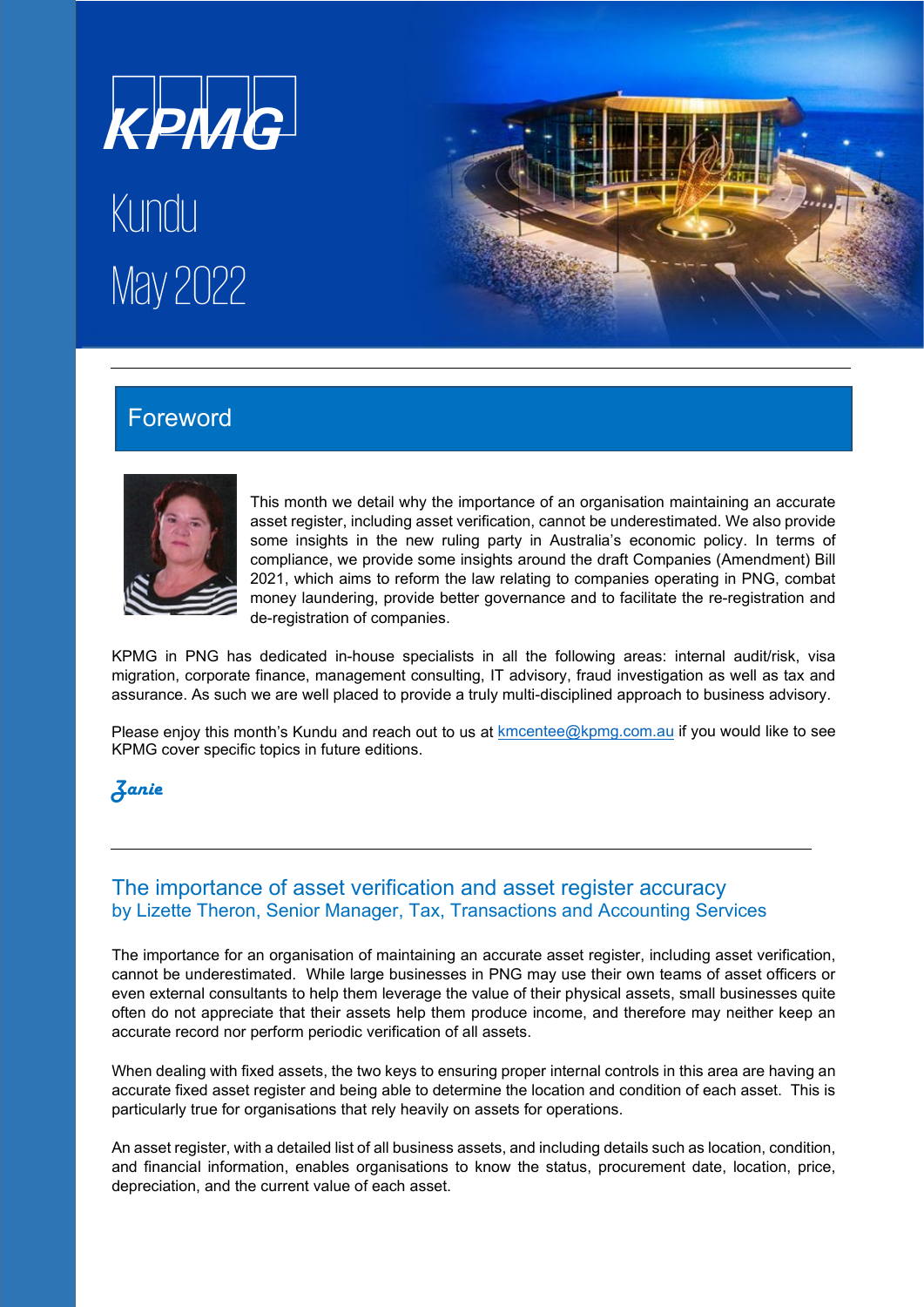Although establishing and maintaining a complete asset register on a day-to-day basis may seem like a lot of work, it can have an overall positive impact on an organisation's profits and audit outcomes.

While maintaining an accurate asset register is vital, it should be complemented with physical verification that increases the register's effectiveness. To reconcile theoretical assets to physical assets, using asset tags can be successful, along with periodic and consistent verification of the physical assets. Physical verification provides vital information regarding assets' existence and condition, which can be difficult to obtain and maintain as a 'desktop' exercise. For example, environmental wear and tear is almost impossible to fully identify, describe and quantify without physical verification.

Another benefit of physical verification is that it provides significant confidence in the accuracy of an organisation's asset register. As a result, the organisation is better equipped to handle external audits and compliance-related situations.

During the process of cross-checking financial records with a physical assessment, the tagging of assets serves as a tracking mechanism, providing a stable foundation for asset control. Benefits of an accurate asset register, including tagging and periodic verification of physical assets include:

- Providing an accurate audit trail by reconciliation between physical count and theoretical (asset register) count
- Helping to track and identify assets
- Preventing assets from being lost or stolen with accurate location data i.e. ensuring the safety of assets
- Ensuring accurate financial reporting, by reporting only assets which exist, and including values of all the organisation's assets
- Allowing the calculation of depreciation
- Identifying impairment of assets
- Estimating maintenance and repair costs
- Ensuring all assets remain compliant with regulatory standards
- Efficient management of asset and resource allocation
- Getting rid of waste assets
- Providing complete transparency of all asset data, by compilation of a consolidated physical report for all the sites and assets

When an organisation initially establishes an asset register, it is recommended that they take an export of all assets, as recorded in their accounting or asset management software, or even on an excel spreadsheet. The next step is to carry out a physical verification and condition assessment of all assets. Physical verification can be easier if organisations have tagged their assets – a tag can be in a variety of forms and materials and can be as simple as a number on a sticker, a bar code, or even an electronic transmitter, especially within companies with expensive and attractive assets. The tag number then becomes the primary identifier in the fixed asset register and enables the preparation of the asset verification report.

After the verification, the list of assets from their asset register is compared with the physically verified assets. Condition assessment of assets will also be vital to determining assets' remaining useful lives and identify indicators of impairment (being an annual requirement to comply with International Financial Reporting Standards applicable to companies in PNG).

Inevitably, organisations are likely to find a difference between the verified assets and the theoretical list (register) of assets. Missing assets are technically termed ghost assets and are typically written-off.

Once an organisation has created a fixed asset register keeping it updated and accurate can be challenging. Particularly if assets frequently move across multiple locations. Depending on the values and number of assets to verify organisations may choose to outsource this process to external consultants.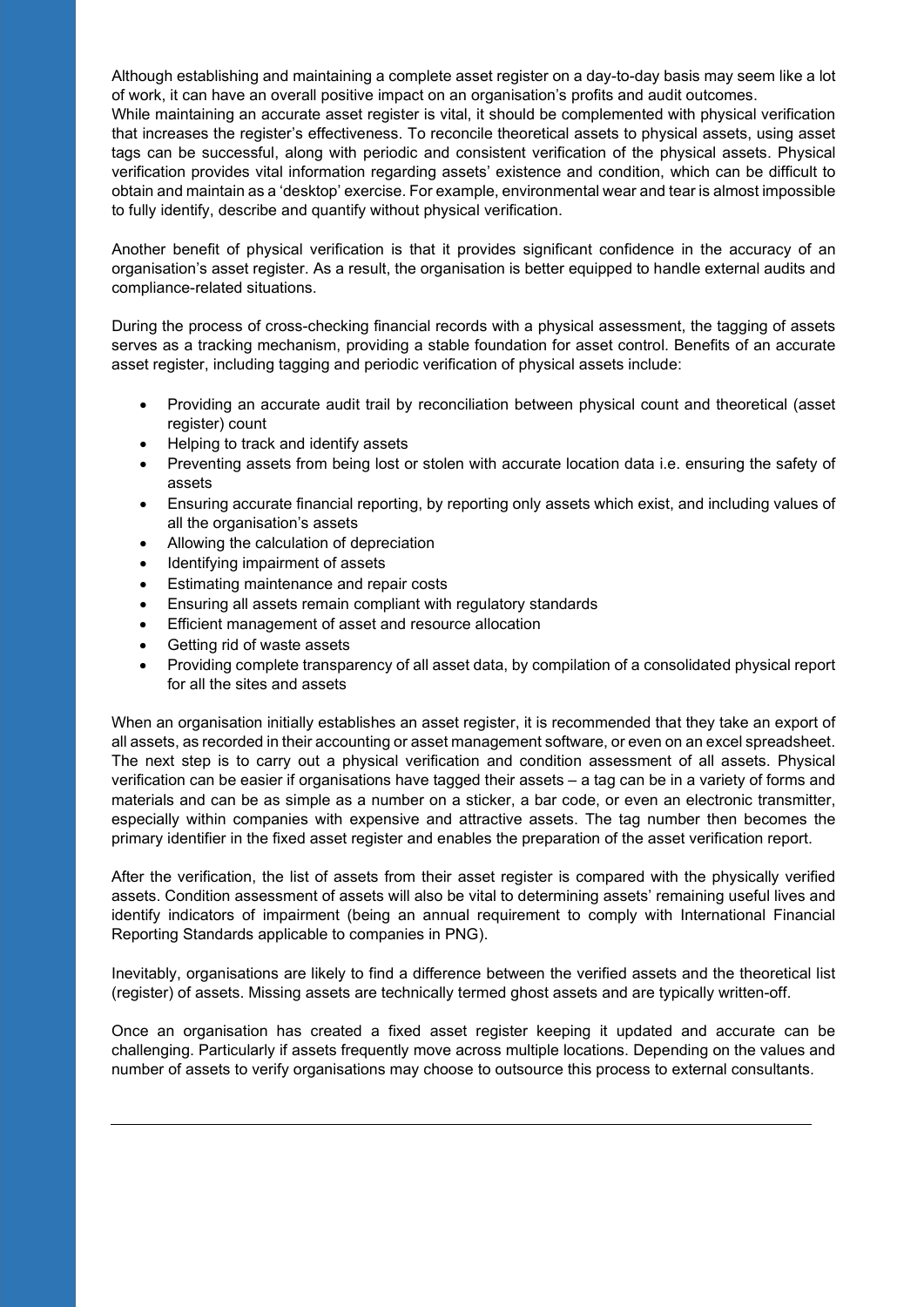#### The Australian Labor Party's economic policy by Dr. Brendan Rynne, Partner, Deals Tax Legal & Alia Lum, Partner, Deals Tax Legal

The Labor Party has secured government but has inherited a domestic economy that has a number of challenges, not least of which is a global economic environment that is experiencing large inflationary headwinds of a scale not seen for at least 40 years.

The Australian economy can be characterised as currently being in a 'tricky position'.

Driven predominately by external factors, inflation is high and rising.

Domestic demand is strong, and the labour market is very tight, but economic growth is slowing due to deteriorating net exports.

Interest rates are lifting from their extraordinarily low settings. Global factors like the Russia / Ukraine conflict and COVID-19 are disrupting global markets and supply chains.

Such is the combined virtuous and vicious economic cycle the Labor Government faces.

The Government has promised a host of major new and enhanced spending initiatives during the election campaign, costing around \$18.9 billion over the forward estimates.

These include increases to the childcare subsidy (\$5.4 billion) and new subsidies for TAFE and university places (\$1.2 billion).

There is also the \$10 billion investment in the Housing Australia Future Fund.

The challenge for the Government is implementing these new policy initiatives without stoking the inflationary fire.

A core element of the Labor policy platform is the provision of around 6,000 new public houses for lowerincome and vulnerable people for each of the next five years.

This rate of new construction for public housing is possible, albeit it is about twice the number of total new public sector dwellings that were completed across Australia during 2021.

The bigger issue is the cost of building new houses, which has risen 13.7 percent over the past 12 months, and is expected to remain elevated in the short term.

A significant election policy is the reduction of carbon emissions by 43 percent and the transition of the domestic energy market to be 82 percent sourced from renewable energy, both by 2030.

The challenge remains how to best assist the transition of those emission-intensive industries that will face significant change under a net-zero policy.

On the tax front, the Government announced pre-election that it would adopt the OECD / G20 – sponsored Inclusive Framework's 'BEPS 2.0' plan for reform of international business taxation.

The international community's current objective is for these measures to commence in 2023.

Labor policy also includes a change in the thin capitalisation "safe harbour" to 30 percent of EBITDA from 1 July 2023 and businesses should be modelling the potential impact of this change.

The prospect of holistic reform of tax and industrial relations seems remote for this new term of government. Such big picture initiatives were notably absent during the election campaign.

However, such reforms will need to occur in the near term if we want to improve our nation's productivity outlook and position the country as a leader in a post-carbon, new technology world

Key observations:

• There will be a challenge for the government in implementing spending plans without creating further inflationary pressure in the economy.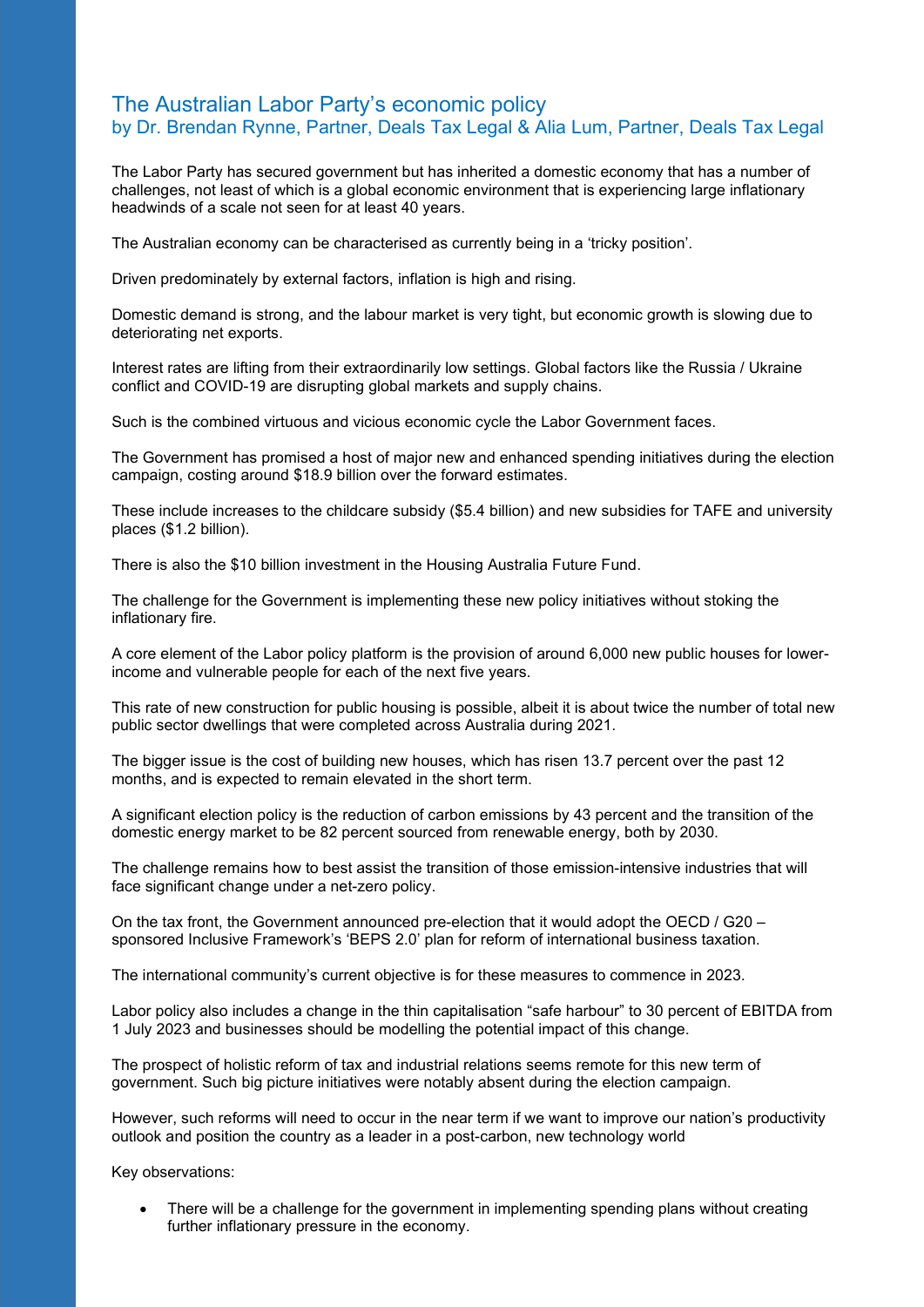- Further planning on how to assist emission-intensive sectors to transition to a net-zero operating environment will be important to the economy's future resilience.
- Holistic tax and industrial relations reform remain a near-term need.

# Overhaul of ROC/IPA process

by Alois Miniru, Assistant Manager, Tax, Transactions and Accounting Services

The Companies (Amendment) Bill 2021 aims to reform the law relating to companies operating in PNG, combat money laundering, provide better governance and to facilitate the re-registration and de-registration of companies. The Bill is yet to be Gazetted but this could happen very soon.

The changes include:

- Anti-Money Laundering (AML) changes giving extended powers to the Registrar of Companies (ROC) to inspect company records in relation to beneficial ownership without the need for a court warrant.
- All registered companies will be asked to re-register online so as to confirm their company details. Re-registration will be free for companies that are up to date with their annual return filings and will take the place of the annual return in the year after the system goes live so that there is no additional burden placed on PNG companies. Companies will be required to re-register before they are able to submit any other filings to the registry. The re-registration period will be one year and companies that fail to re-register will be struck off. However, there is a pathway for these struck off companies to be restored to the register by undertaking a later re-registration plus filing all outstanding annual returns and paying a late penalty fee plus additional admiration fees.
- A transfer of shares must be updated within ten days. The old Act did not require a company to report a transfer of shares to the Registrar when it occurs. This meant that the shareholder information was only updated once a year when the annual return was filed. The amendments address this gap.
- Simplification of ability of Registrar to remove companies from the Register. This includes removing the requirement for the Registrar to publicly advertise a notice of intention to deregister companies that have failed to file one or more annual returns within six months of the filing month and to remove the one-month grace period from notification.

The Company Registry Software is undergoing major changes to prepare for these amendments. The updated system should allow for all filings to be submitted online, including for business names, associations, business groups and foreign investor certifications. The upgrades include a mobile phone app and automated reminders to companies of their ongoing obligations.

Businesses and companies should urgently review their statutory filings and ensure that any outstanding company statutory lodgements with the ROC or Investment Promotion Authority are urgently updated.

## IRC release new SWT tables

The IRC have released new SWT tables effective during the period 1 June to 31 December 2022. The SWT tables increase the tax threshold from K12,500 to K17,500.

# GST and excise changes

Parliament put through GST amendments in May under which the supply of petrol, diesel, kerosene and zoom to households and small and medium sized business shall be exempt from tax from 1 May to 31